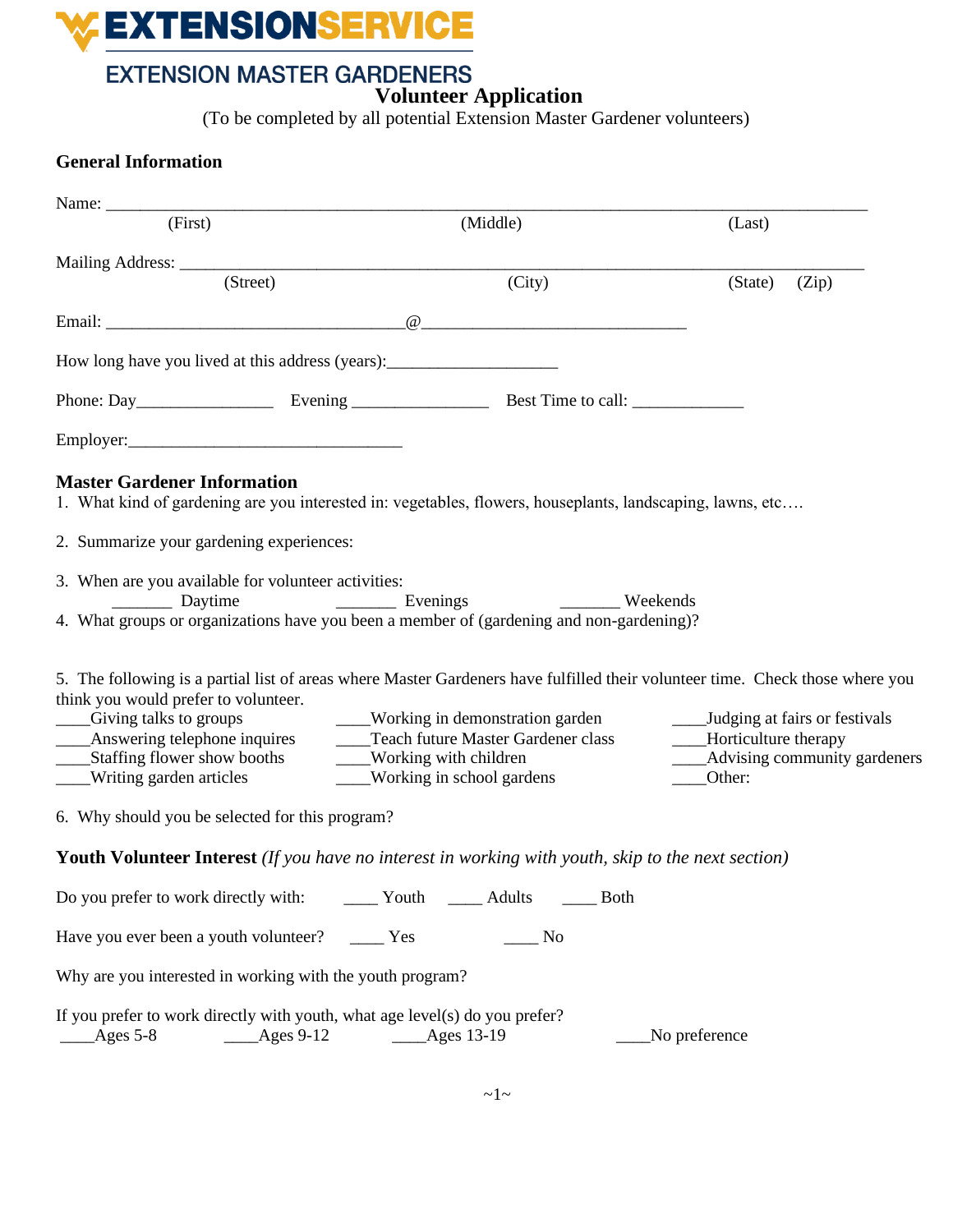# **EXTENSIONSERVICE**

# **EXTENSION MASTER GARDENERS**

| <b>Volunteer and Work Experience</b>                                                                                                                                                                                                                         |                       |      |
|--------------------------------------------------------------------------------------------------------------------------------------------------------------------------------------------------------------------------------------------------------------|-----------------------|------|
| Have you ever been a volunteer? _____Yes _______No If yes, how many years?                                                                                                                                                                                   |                       |      |
| What time commitment do you desire initially?                                                                                                                                                                                                                |                       |      |
|                                                                                                                                                                                                                                                              |                       |      |
| Previous Volunteer Experience: (List current or most recent experience first; list any youth experience)                                                                                                                                                     |                       |      |
| Organization                                                                                                                                                                                                                                                 | <b>Volunteer Role</b> | Year |
| Previous Work Experience: (List current or most recent experience first)<br>Employer<br>,我们就会在这里的,我们就会在这里的,我们就会在这里的,我们就会在这里的时候,我们就会在这里,我们就会在这里的时候,我们就会在这里的时候,我们就会在这里的时候,<br>第2012章 我们的时候,我们就会在这里的时候,我们就会在这里的时候,我们就会在这里的时候,我们就会在这里的时候,我们就会在这里的时候,我们就会在这里的时候,我 | <b>Position Title</b> | Year |
| <b>Personal Information</b>                                                                                                                                                                                                                                  |                       |      |
|                                                                                                                                                                                                                                                              |                       |      |
| Have you been convicted of a crime in the last seven years? Yes $( )$ No $( )$                                                                                                                                                                               |                       |      |

If yes, please give date, nature, and disposition of offense.

(**Please note:** A criminal record will not necessarily prevent an applicant from being a volunteer; a criminal record will be considered as it relates to specifics of the volunteer position for which you are applying.)

### **References (Must be non-family references) (Please supply complete mailing addresses)**

| (Street) | (City) | (State) | (Zip) |  |
|----------|--------|---------|-------|--|
|          |        |         |       |  |
|          |        |         |       |  |
| (Street) | (City) | (State) | (Zip) |  |
|          |        |         |       |  |

I authorize WVU Extension to contact listed references. I understand that the misrepresentation or omission of information requested is just cause for nonselection as a program volunteer. I waive my rights to review these references.

\_\_\_\_\_\_\_\_\_\_\_\_\_\_\_\_\_\_\_\_\_\_\_\_\_\_\_\_\_\_\_\_\_\_\_\_\_\_\_\_\_\_\_\_\_\_\_\_\_\_\_\_\_\_\_\_\_\_\_\_\_\_\_\_\_\_\_\_\_\_\_\_\_\_\_\_\_\_\_\_\_\_\_\_\_\_\_\_\_\_